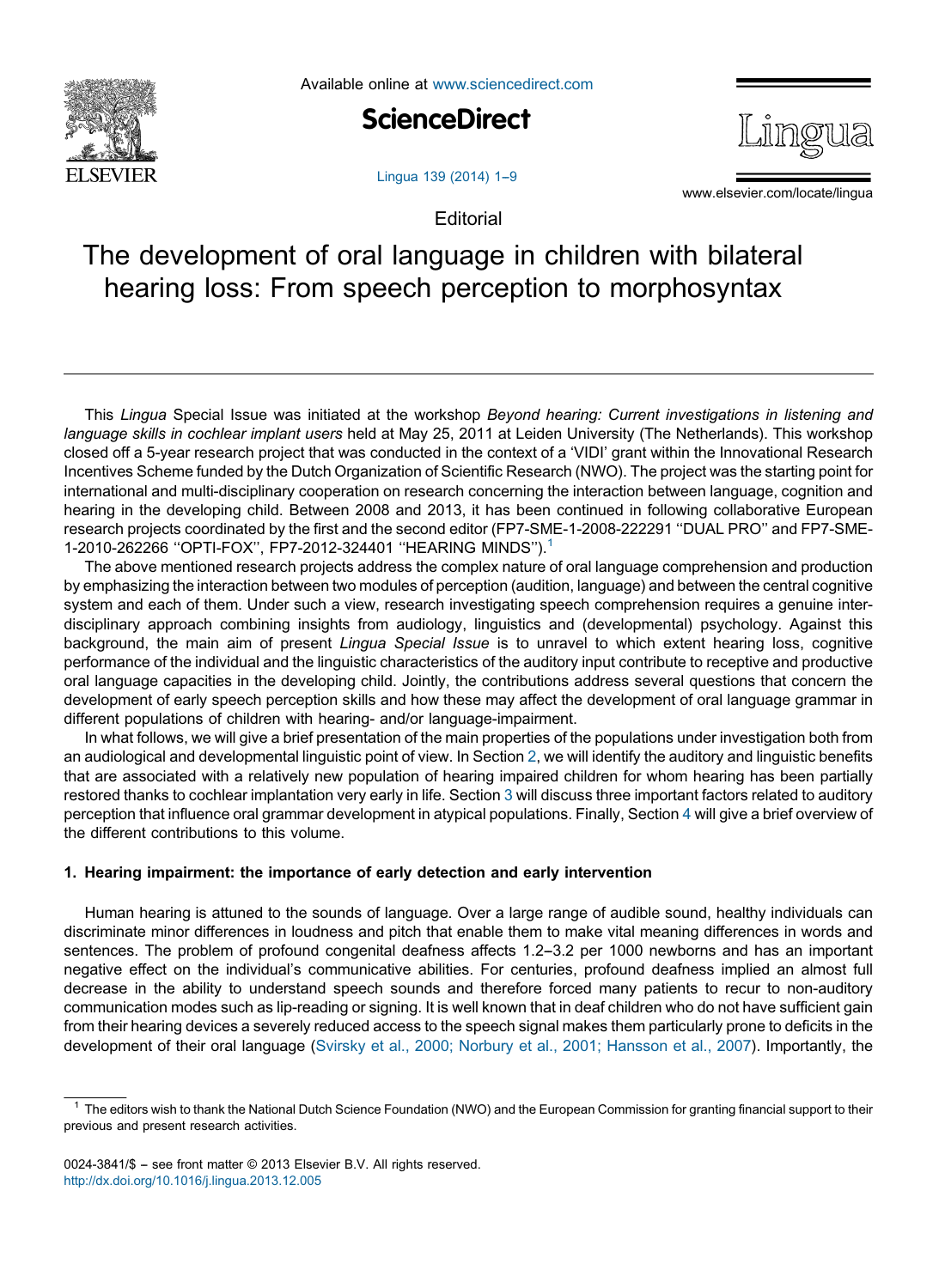<span id="page-1-0"></span>negative effect of congenital deafness on the developing child does not stop at the level of spoken language itself. Strong language skills are crucial to literacy development, which is in turn the foundation for further academic success [\(Chute](#page-6-0) and [Nevins,](#page-6-0) 2006; Geers et al., 2003). By the age deaf children have to enter elementary school, they will not have built up the strong oral language skills necessary for mainstreaming, for reading and writing tasks, which facilitate the access to mathematical concepts (Spencer et al., 2003; [Brannon,](#page-7-0) 2005). These attested negative effects of bilateral profound hearing loss on the developing child will be taken up again in Section 2 with respect to the short-, medium- and long-term benefits of enhanced access to auditory stimuli in young deaf infants thanks to early hearing rehabilitation.

Depending on the type and degree of deafness, appropriate early intervention programs include the use of conventional hearing aids (HAs) or cochlear implants (CIs) (Govaerts et al., 2002; De Ceulaer et al., 1999; [Daemers](#page-7-0) et al., 2006; [Dirckx](#page-7-0) et al., 1996). Since the eighties, the latter are used as prosthetic devices that replace the cochlear function via electrical stimulation of the auditory nerve and as such, partially restore hearing to profoundly deaf people. For many years CIs have been implanted mostly in adults with acquired hearing loss. This was mainly due to the fact that the few congenitally deaf adults who did receive a cochlear implant showed only minor improvements in speech and language perception and production abilities after implantation. For a long time, the efficiency of cochlear implantation was taken to be highly dependent upon the presence of fully developed auditory and language systems before the onset of deafness (see e.g. [Okazawa](#page-7-0) et al., 1996; Naito et al., 1997).

Yet, by the end of the previous century a new population of cochlear implant recipients announced itself. Over the years, it has been shown at numerous occasions that children with hearing loss that have been identified in the first months of life and who are provided with timely and appropriate intervention have significantly better early speech perception and production skills, larger receptive and productive vocabularies and better oral grammar abilities than infants who do not benefit from such and early intervention [\(Yoshinago-Itano,](#page-8-0) 1998; Moeller, 2000; Govaerts et al., 2002; [JCIH,](#page-8-0) 2007). In many Western countries, by the end of previous century the emergence of national hearing screening programs for newborns has opened the way to an early diagnosis of congenital deafness within the first few weeks after birth ([Govaerts,](#page-6-0) 2002). Thanks to recent advances in hearing technology, infants of any age can benefit from a hearing aid [\(ASHA,](#page-6-0) 2009). For many children with severe to profound hearing impairment, however, even the use of a very powerful hearing aid does not provide sufficient access to speech. Fortunately, for many of them, cochlear implants have become a safe option and implantation is possible in infants as young as four to five months ([Govaerts](#page-7-0) et al., 2002). Opponents of the use of CIs in congenitally deaf children have longtime questioned its potential benefits arguing that a reduced and impoverished auditory signal as transmitted by the implant would not enable these children to express themselves as freely as their hearing peers ([Lane,](#page-7-0) 1992). Today, many pediatric cochlear implanted children have proven to be able to take in sufficient information from the speech signal as coded by the cochlear implant speech processor to achieve good speech perception and overall oral language skills. As such, this implantable hearing device seems to be able to fulfill a conditio sine qua non with respect to successful oral language development by providing deaf children with early access to auditory stimuli. Over the last decade, besides post-lingually deafened adults, pre-lingually deaf children have thus become another vast population of cochlear implant recipients.

### 2. Auditory and general linguistic benefits of pediatric cochlear implantation

This Special Issue is mainly concerned with the auditory and linguistic benefits that may arise from appropriate hearing rehabilitation in this relatively new population of pre-lingually deaf infants. In the literature, there have been many efforts to measure the effectiveness of pediatric cochlear implantation in different domains of child development. [Summerfield](#page-8-0) and [Marshall](#page-8-0) (1999) have developed a model in which the enhancement of auditory receptive skills is the starting point of a cascade of benefits that may follow from cochlear implantation. These include short-term benefits in the first three years of life, such as the increased use of aural/oral communication modes and enhanced levels of speech and language perception and production. In the next five years, the observed achievements are expected to lead to medium-term benefits beyond the auditory and language domains, including amongst other, a successful integration in primary education, enhanced reading, writing and mathematical skills, greater social versatility and robustness, and an overall increase in the quality of life of the child. Finally, long-term benefits are expected to include a successful transition to secondary education and overall enhanced educational qualifications, greater social independence and quality of life in adulthood.

Importantly, the entire cascade of benefits is taken to span at least twenty years. Thanks to the above sketched general approach to neonatal hearing screening, by the end of the previous century in many European countries an important number of deaf infants were able to receive cochlear implants. As a consequence, there is a cohort of 'first generation' pediatric cochlear implanted children with different native language backgrounds that has now reached adolescence. Some of these children have been followed closely during infancy and childhood, either in cross-sectional or longitudinal studies often evaluating the short-term benefits of pediatric cochlear implantation in terms of receptive and productive speech and language skills (see amongst many others, Kirk et al., 2002; [Svirsky](#page-7-0) et al., 2004;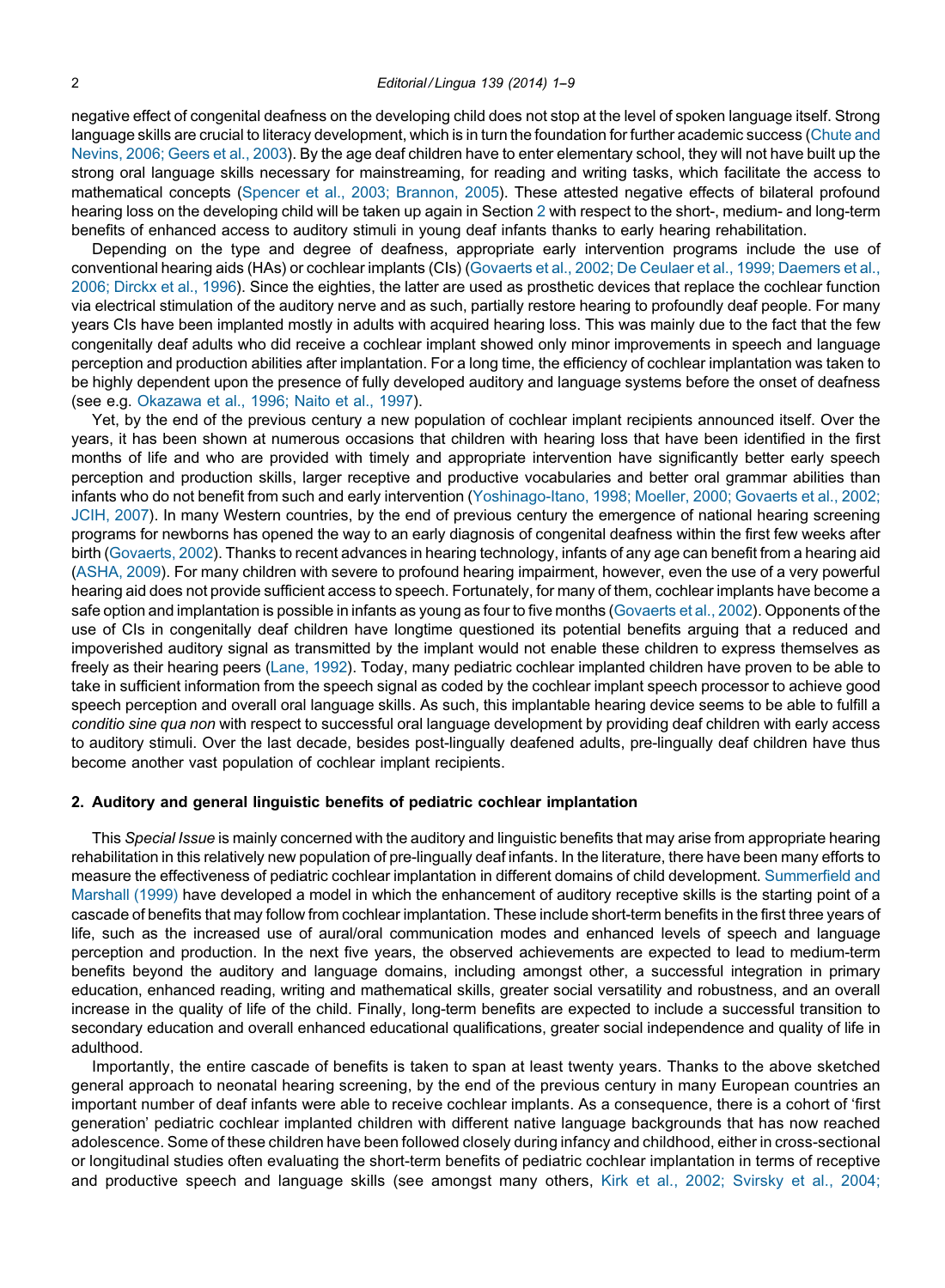<span id="page-2-0"></span>Tomblin et al., 2005; Dettman et al., 2007; [Hay-McCutcheon](#page-7-0) et al., 2008; Nicholas and Geers, 2007; Geers et al., 2009). A few have also investigated potential mid-term benefits, for instance by focusing on the association between strong language skills and literacy development (see e.g. [Spencer](#page-7-0) et al., 2003). Only few pediatric cochlear implantees have already reached adulthood; it thus seems too early to make strong claims about potential long-term benefits such as enhanced opportunities in employment or further education.

## 3. Factors influencing oral language development in young children with a hearing impairment

As presented in the previous section, there is an overwhelming body of literature reporting on the overall benefits of early cochlear implantation in deaf children. It should be observed, however, that the achieved performance level of each individual child does not necessarily compare to that of an average typically developing hearing peer. As a matter of fact, at present deaf children wearing cochlear implants constitute a heterogeneous group with very different audiological, cognitive and educational characteristics. Language outcomes may vary to a great extent: some children with cochlear implants seem to be on a developmental trajectory that parallels children with normal hearing while others perform far below average on a series of measures (see e.g. [Pisoni](#page-7-0) et al., 2000 on 'Star' CI-performers on open-set word recognition, receptive and expressive language and speech intelligibility).

There has been great interest in identifying the factors that explain the observed variability in language outcomes of children with hearing impairment. In what follows, we will give a non-exhaustive presentation of a number of alleged contributing factors. These include, amongst many others (i) the hearing levels of the child both in an unaided and aided condition and the type of hearing device used by the child (classical hearing aids vs. cochlear implants), (ii) the age at which the child receives his/her cochlear implant; and (iii) post-cochlear hearing factors influencing auditory perception.

Importantly, around 40% of children with a hearing impairment have additional disabilities. They may present with visual impairment (potentially leading to deaf-blindness), learning and intellectual disabilities (e.g. Down's syndrome, autism spectrum disorders), attention deficit disorders (ADD/ADHD), cerebral palsy or emotional disturbance. For obvious reasons, children with multiple disabilities are a very challenging group with respect to hearing rehabilitation. Given the focus of this Special Issue it is beyond the scope of this introductory paper to discuss the potential effect of additional disabilities on oral language outcomes in children with hearing impairment..

## 3.1. Hearing levels and the type of hearing device

A vast number of studies investigating the short-term linguistic benefits of cochlear implantation have compared oral language outcomes of profoundly deaf children wearing classical hearing aids to those of children wearing cochlear implants. Provided that variability between the two groups with respect to unaided hearing levels is low, most studies show that the overall rates of oral language development are significantly better in children with CIs as compared to children wearing classical hearing aids [\(Boothroyd](#page-6-0) et al., 1991; Geers and Moog, 1994; Robbins et al., 1997; Spencer et al., 1998; [Svirsky](#page-6-0) et al., 2000).

Comparing both populations of children with hearing impairment, Geers and Moog [\(1994\)](#page-6-0) found that children with cochlear implants outperformed the group of children wearing classical hearing aids both with respect to receptive and expressive oral language skills. The language levels of the children wearing cochlear implants could be compared to those found in children with classical hearing aids whose unaided hearing levels were on average 20 dB better. In a similar vein, [Tomblin](#page-8-0) et al. (1999) compared spontaneous language samples of children with cochlear implants and with classical hearing aids who did not differ from each other with respect to pure-tone average hearing loss (ca. 110 dB both in the left and the right ear, i.e. all hearing aid users were considered to be cochlear implant candidates) and found that on the Index of Productive Syntax (IPsyn) children with cochlear implants proved to perform significantly better than children wearing hearing aids. The fact that they did so for all subscales of the IPsyn, including noun phrases and verb phrases, the formation of questions and negations, and for sentence structure is a strong indication of a stable pattern of better performance which comprises different components of oral grammar.

Subsequent work has confirmed the advantage of cochlear implants over classical hearing aids with respect to oral language development in prelingually deaf children. Additional comparisons between both populations of hearing impaired children have shown that the cochlear implant is able to improve the deaf child's hearing up to the level of severely hearing impaired peers wearing classical hearing aids. Evaluating the speech perception, production and a number of general language measures of eighty-seven primary-school children with impaired hearing over a three-year period, [Blamey](#page-6-0) et al. (2001) have found that the speech perception performance of children with cochlear implants who have a mean unaided pure tone average (PTA) hearing loss of 106 dB HL compares to that of children fitted with classical hearing aids having an unaided PTA hearing loss of 78 dB HL. Based on these findings the authors take the perceptual effect of a cochlear implant in the population under investigation to be equivalent to an average improvement in hearing thresholds of more than 20 dB.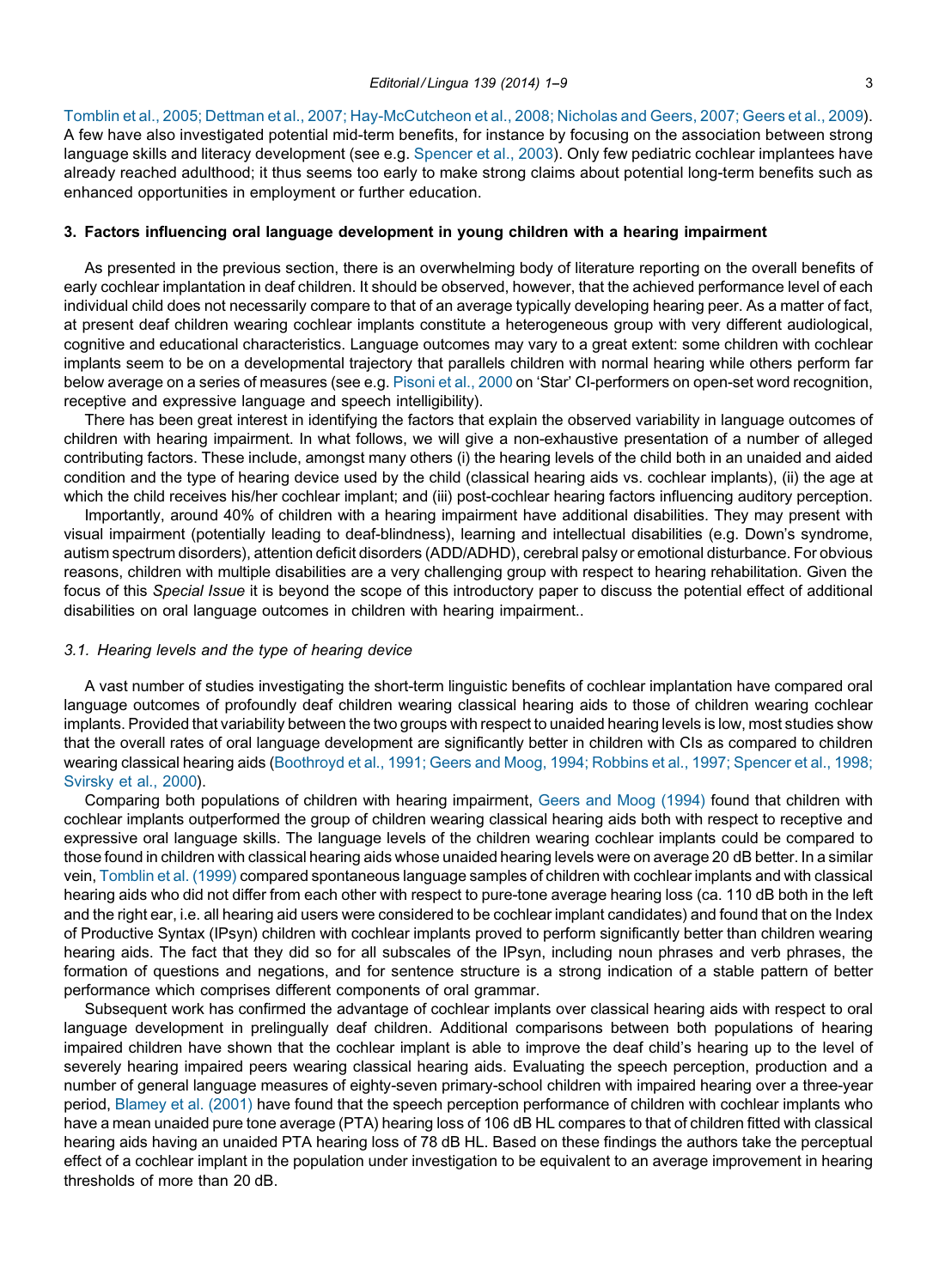#### 4 Editorial / Lingua 139 (2014) 1--9

Today, the criteria for cochlear implant candidacy in children generally include bilateral profound hearing loss in the better ear (>85 dB) and no appreciable benefit with hearing aids. This implies that children with moderate to severe hearing loss are generally not taken to be candidates for cochlear implantation. In the latter case, classical hearing aids are taken to be best suited. Against the background of the above mentioned findings with respect to oral language performance outcomes in both populations of hearing impaired children it seems reasonable, however, to reconsider these implantation candidacy criteria. Advances in cochlear implant technology now enable some children to achieve aided hearing levels that are within the range of mild hearing loss. Under such a view, it is to be expected that children with moderate to severe hearing loss would receive more oral communication benefit from a cochlear implant as compared to the classical hearing aid they are currently fitted with. Evidence in favor of such a benefit is slowly building up: pediatric cochlear implanted children have been shown to compare to children wearing classical hearing aids not only by reaching similar levels of aided hearing thresholds which are within the range of mild hearing loss, but also with respect to the levels of verb morphology production they achieve (see [Hammer,](#page-7-0) 2010). Ongoing research will need to investigate whether the observed findings are also found with respect to speech perception and production and for different components of language grammar.

#### 3.2. Age at implantation

From the point of view of developmental psycholinguistics, the close relation between early access to oral language input and the ability to achieve normal levels of oral language proficiency comes as no surprise. In the light of more general background assumptions about the plasticity of the young brain, it is commonly accepted that there is an optimal biological time-window for native language development which comprises at least the first six years of a child's life [\(Lenneberg,](#page-7-0) 1967; [Curtiss,](#page-7-0) 1977, a.o.). Research in developmental cognitive neuroscience shows that in this respect, language is not different from other cognitive systems: during a certain period in development the brain exhibits plasticity, i.e. it has the ability to modify pre-existing neural synaptic connections dedicated to language, depending on the quantity or quality of the linguistic stimuli (Neville and Bruer, 2001; Shouval and [Perrone,](#page-7-0) 1995). This implies that language skills that are not acquired during this particular sensitive window will remain deficient for life.

Under such a view, intervention during the sensitive window in children who are at risk for developmental language disorders may have a positive influence on their phonological, morphological and syntactic competence in adulthood. In this sense, early access to oral language stimuli thanks to cochlear implantation can possibly make the difference between temporary and persisting linguistic deficits.

Previous studies based on populations of oral deaf children with a CI show that the optimal time-window for the development of language begins to close at age two: children receiving CIs in the third and fourth year of life show important general language delays compared to children implanted before that age (Govaerts et al., 2002; [Waltzman](#page-7-0) and Cohen, 2005; Geers et al. 2003; [Svirsky,](#page-7-0) 2005). Until a few years ago, no clear evidence has been reported in favor of a further benefit of lowering the age of implantation before the second year of life ([Svirsky](#page-8-0) and Holt, 2005), although predictions have been made in this direction [\(Nicholas](#page-7-0) and Geers, 2006; Valencia et al., 2008).

Only recently, there has been a growing body of literature indicating that cochlear implantation as early as the first 18 months does have a significantly positive effect on oral language development. In a retrospective study by [Hammes](#page-7-0) et al. [\(2002\)](#page-7-0) based on several spoken language measures it was shown that children implanted before the age of eighteen months consistently demonstrate rates of language growth similar to those of their normal hearing peers. In a similar vein, [Coene](#page-6-0) et al. (2011) have shown that deaf infants who have received their cochlear implant during the first sixteen months of life are more likely to develop age-appropriately with respect to several early language milestones, measured in terms of canonical babbling ratios, vocabulary diversity and grammatical morpheme emergence.

During the last few years, evidence in favor of additional benefits in infants implanted within the first year of life is steadily growing. It points in the direction of significantly improved auditory skills which contribute in better speech perception, speech production and oral language outcomes already at a very young age. The current literature indicates that cochlear implantation prior to one year is both safe and efficacious: infants who receive their implants at this young age do not show higher rates of complications than children who are implanted at an older age (Cosetti and [Roland,](#page-6-0) 2010; Colletti et al., 2012; [Vlastarakos](#page-6-0) et al., 2010), yet the fact that they have access to auditory information earlier on in life allows them to reach age-appropriate speech and language skills already by the age of two. Older pediatric implantees will not reach this same level of oral language development before they are three and a half years old ([Holman](#page-7-0) et al., 2013).

#### 3.3. Post-cochlear hearing factors influencing oral language development

The mere detection of speech stimuli is a necessary but hardly a sufficient condition for successful speech understanding. It is generally accepted that both bottom-up factors (i.e. sensory encoding at the level of the cochlea) and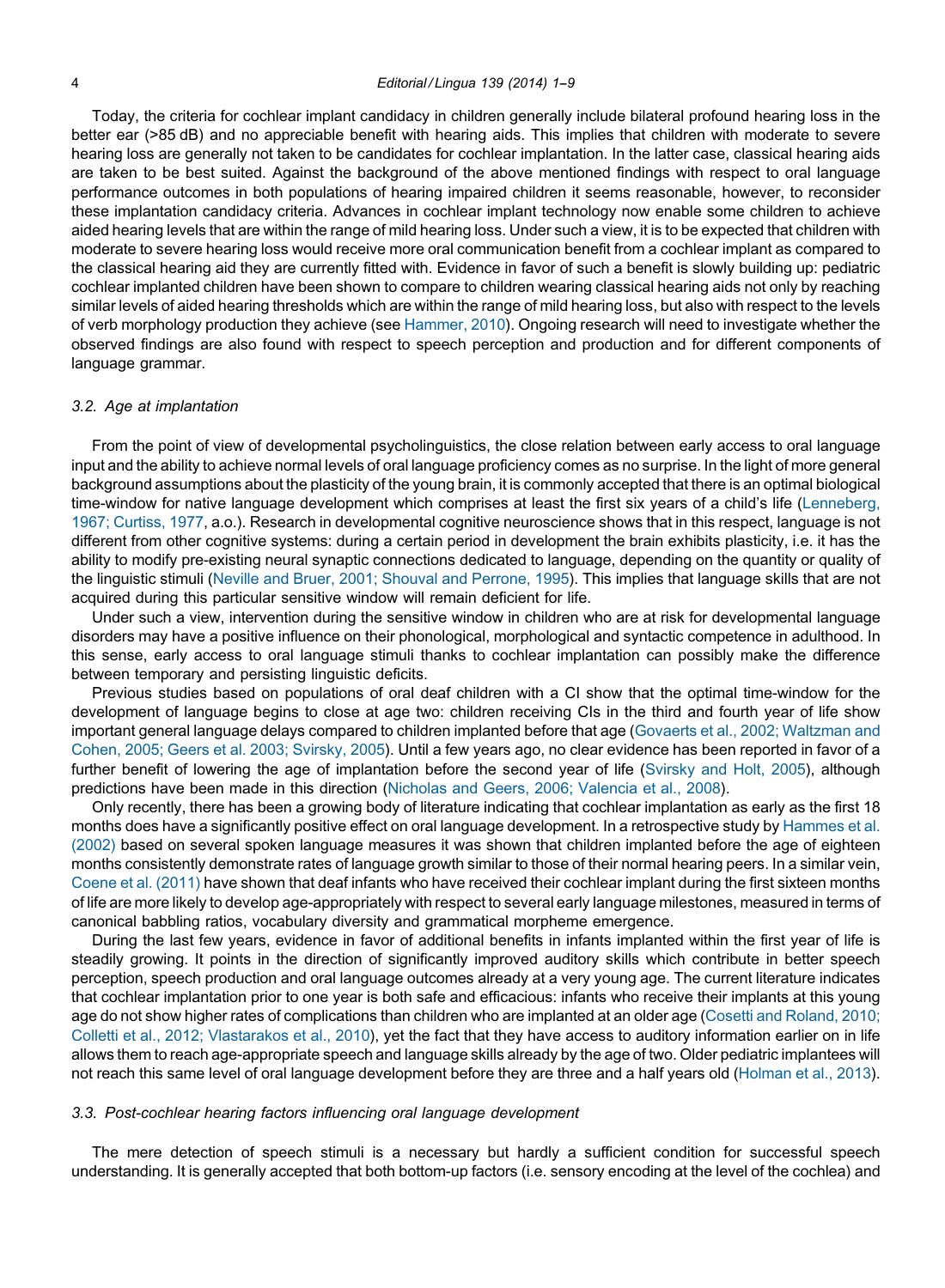top-down factors (i.e. cognitive, language and other high-order functions) influence the processing of speech input. Jointly, they determine the language user's ability to understand auditory information. As such they are a crucial factor in the development of oral language grammar in the young child.

By dissociating the two types of processes involved in speech perception, it becomes possible to identify populations with defective top-down processing of auditory information in the presence of normal hearing thresholds. Already more than half a century ago, it was suggested that there were children with normal peripheral hearing who could not process verbal information in the same way that other children did. In spite of normal hearing, these children had particular difficulties in interpreting speech [\(Myklebust,](#page-7-0) 1954). Over the years, there has been an increased interest in auditory processing deficits as the potential underlying cause for particular language learning difficulties. Several scholars have postulated that Specific Language Impairment (SLI), a developmental disorder that has traditionally been associated with a deficit of language that is intrinsically grammatical, actually stems from an underlying auditory processing deficit that particularly concerns the processing of temporal aspects of sound ([Rosen,](#page-7-0) 2003). This implies that many children with primary language impairment need more time than normally developing children to process brief, successive acoustic signals (Tallal and [Stark,](#page-8-0) 1981; Tallal et al., 1993). The fact that these children need hundreds of milliseconds instead of tens of milliseconds to process rapidly changing acoustic information is taken to have an important impact on their speech perception and phonological development. More precisely, this so-called auditory deficit account of SLI takes the deficient performance of these children not to be intrinsically grammatical in nature, but to be caused by perceptual difficulties due to which particular grammatical elements are easily missed in incoming speech. In this respect, it has been claimed that the acquisition of a morpheme is particularly troublesome if it is perceptually low salient, i.e. if it has no vowel (e.g. the English 3rd person singular marker -s or the regular past morpheme -d) or a short, unstressed vowel (e.g. the indefinite and definite articles a, the), see [Leonard](#page-7-0) et al. (1992).

More recently, for this particular population of atypical language learners, substantial deficits have also been attested more generally for speech perception in difficult listening conditions, including different contexts of masking noise. Importantly, under optimal listening conditions (i.e. in a quiet environment), many children with SLI do not show substantial speech perception deficits. However, in the presence of masking noise, they perform significantly worse with respect to phoneme identification tasks as compared to age-matched typically developing children. As the observed speech-innoise perception deficit seems to persist even in comparison with language-matched children, it has been argued to be the cause rather than the consequence of the children's language impairment. Interestingly, just as their typically developing hearing children, children with SLI perform better in fluctuating than in steady-state noise backgrounds ([Ziegler](#page-8-0) et al., 2005; Baer and Moore, 1994; Miller and [Licklider,](#page-8-0) 1950). This is because in fluctuating noise, both populations of children are able to make use of the short temporal ''release of masking'' in the noise to detect speech cues. Such detection is possible if the listener is able to use the fluctuations in temporal fine structure (TFS, i.e. relatively rapid variations) encoded in speech sounds [\(Rosen,](#page-7-0) 1992). A successful use of TFS cues is critical for understanding speech in background noise in the sense that it enables the listener to decide whether the signal in the dips of the noise is part of the target speech (Moore, 2008; [Lorenzi](#page-7-0) et al., 2006). The fact that children with SLI are able to make use of release of masking indicates that their language deficit results from a central deficit in feature extraction rather than from low-level, temporal, and spectral auditory capacities ([Ziegler](#page-8-0) et al., 2005).

Bearing in mind that the oral language development of children with hearing impairment often shows deficiencies that are very similar to those found in children with SLI (e.g. omission of tense and plural morphemes, noun determiners, auxiliaries and agreement markers on the verb) the following question automatically follows from the above findings: do deaf children wearing cochlear implants compare to children with SLI in showing an equally poor performance with respect to speech perception in noise? And if so, could it be induced by a deficient 'dip listening' performance which is directly related to cochlear damage? Research based on speech perception in adults with sensori-neural hearing loss shows that their ability to encode or use TFS cues is indeed impaired (Moore and Skrodzka, 2002; [Santurette](#page-7-0) and Dau, [2007\)](#page-7-0). Often when audibility is controlled for listeners achieve a nearly normal ability to identify speech in quiet, but at the same time they will still show extremely poor speech identification in background noise.

Although the auditory deficit in children with hearing impairment and children with SLI has a different underlying cause (cochlear damage in the first case vs. auditory processing disorder in the second case), the negative effect it has on their oral language outcomes is very similar. This holds both in terms of a deficient speech perception and an atypical developmental pattern of oral grammar. Following a developmental theory of language which takes analytical language mechanisms to fully activate only when sufficient lexical material has been stored [\(Locke,](#page-7-0) 1997), reduced access to or intake of oral language input will lead to a shortage of stored lexical items. In the absence of sufficient lexical material the child will not be able to discover regularities and eventually to apply grammatical rules and build a linguistic grammar.

Summarizing, the potential similar effect of peripheral auditory deficits and central auditory processing deficits on oral language seems to duly justify a more detailed comparison of morphosyntactic development in children with hearing impairment and in children with SLI. Two of the papers in this volume specifically tackle aspects of morphosyntactic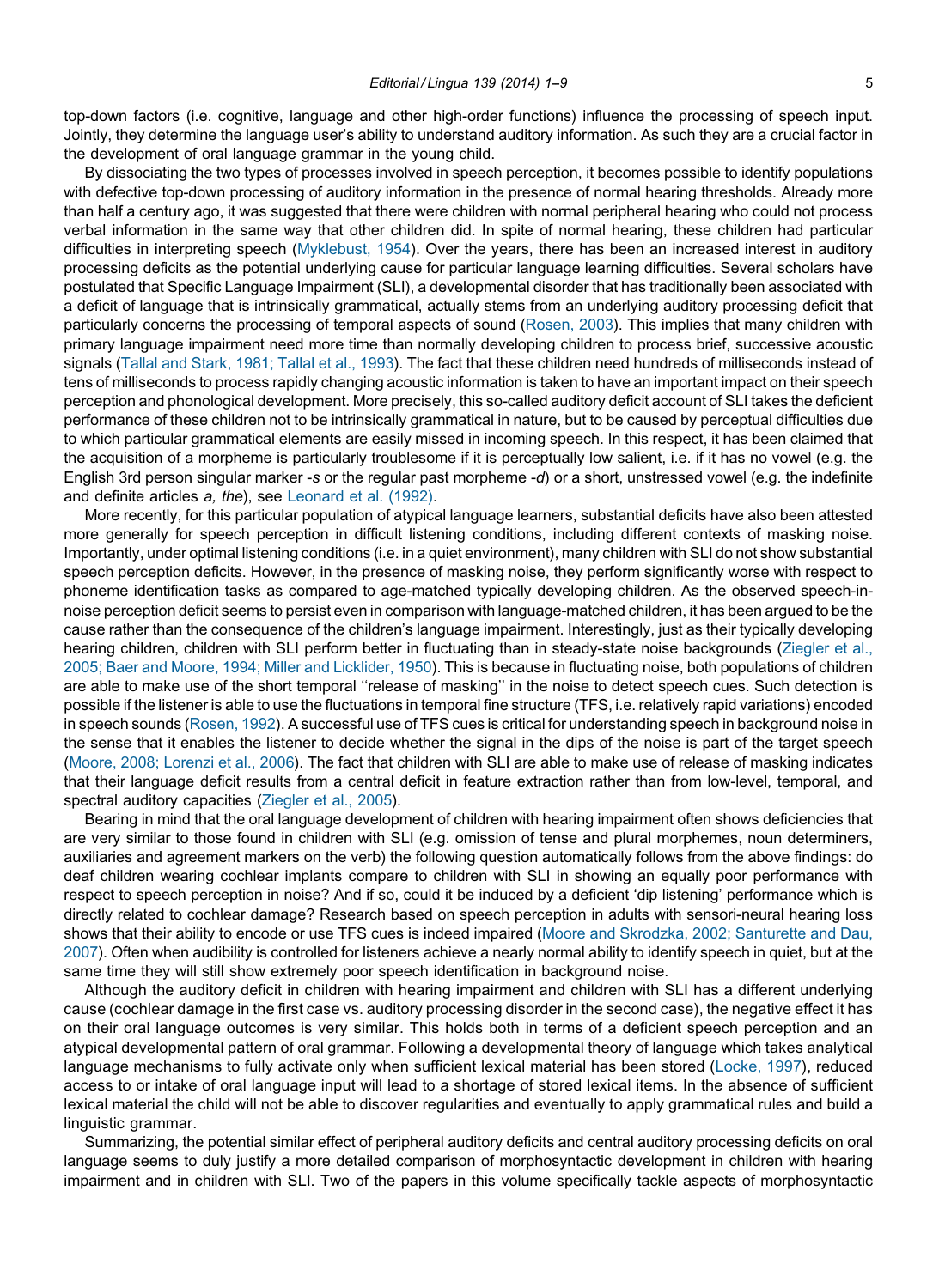<span id="page-5-0"></span>development which are subject to difficulty both in the context of hearing loss and of specific language impairment (see Hammer et al.; Tuller and Delage, below).

## 4. The contributions to this volume

The majority of studies investigating short-term linguistic outcomes in children with cochlear implants and, more generally, children with a hearing impairment, have focused on improved speech perception and production [\(Calmels](#page-6-0) et al., 2004; Richter et al., 2002; [Svirsky](#page-6-0) and Meyer, 1999; Tobey et al., 2003). However, speech skills do not necessarily reflect linguistic competence, as the latter can be defined by a set of internalized grammatical rules possessed by native speakers of given language. Lately, research efforts have been made to investigate the development of different linguistic domains, including phonology, morphology, syntax and pragmatics (see [Schauwers](#page-7-0) et al., 2005 for a detailed overview).

This volume aims at bringing together new insights both with respect to the effect of attention to speech, visual support of the speech signal, perceptual salience and processing of the acoustic signal and the acquisition of the linguistic system itself. As for the latter, developmental language data of typologically different languages are investigated for different populations of children with hearing impairment and compared to children with language impairment. With respect to the development of the core components of grammar, the different contributions provide an in-depth analysis on the acquisition of morphosyntax, focusing on verbal morphology in Dutch, on the syntax of subject and object relatives in Italian and on general morphosyntactic abilities in French. In addition, two studies sketch the end-state of a morphosyntactic developmental path in a group of adolescents and adults with conventional hearing aids. The obtained data could serve as a background for morphosyntactic prognosis in pediatric cochlear implanted children and as such shed some light on a potential long-term prognosis for language development in this population.

The main goal of the paper by Derek Houston and Tonya Bergeson is to explore the possibility that attention to speech be the potential source of variance in oral language performance of deaf children wearing cochlear implants. They do so by reviewing Peter Jusczyk's Word Recognition and Phonetic Structure Acquisition (WRAPSA) model [\(Jusczyk,](#page-7-0) [1993\)](#page-7-0), a comprehensive model of early language comprehension to show that the infant's attention to speech depends in large part on the nature of the speech presented to them. Within this model, they discuss how attention to speech may shape basic components of the perceptual system through learning associations between the sound patterns of words and their referents. In view of a comparison between normal hearing infants and infants with cochlear implants, they review the recent research on attention-getting characteristics of speech and their potential effect on speech perception and early language acquisition.

Marie-Thérèse Le Normand and Ignacio Moreno Torres are concerned with the grammatical development of native French-speaking children with cochlear implants. They specifically look at the interactions between grammar and other language components such as lexicon and prosody. The central question raised in their paper is whether children wearing cochlear implants are able to use the lexical and prosodic information in language input that facilitates oral grammar development or whether poor perception prevents them to benefit from these implicit learning strategies which are typically found in hearing peers. The results of their analysis of the recordings of spontaneous language samples from both hearing-impaired children and hearing controls shows that children with cochlear implants acquire their lexicon and grammar at a steadily slower rate than their typically developing hearing peers. Yet, their productions of nominal determiners and pronominal clitics are subject to prosodic constraints in a similar way to typical children, indicating that hearing children and children with CIs benefit from the same implicit learning strategies. Here, the source of variation amongst children wearing CIs is found primarily in environmental factors as witnessed by a strong association between the socio-cultural level of the family and the grammatical development of the child.

The study by Francesca Volpato and Mirna Vernice targets the acquisition of complex syntax in children with a hearing impairment. Volpato and Vernice have elicited the production of subject and object relatives in Italian by seven-toten year old Italian-speaking children wearing cochlear implants and compared the outcomes to those found in hearing controls matched on morphosyntactic abilities, chronological age and hearing age. Importantly, both hearing children and children with CIs showed better performance on subject relatives than on object relatives. Again, the group of cochlear implanted children shows a large variability: whereas a number of children perform age-appropriately, others replace the targeted relative clause by a variety of ungrammatical alternatives which the authors take to represents a sign of the linguistic delay associated to hearing impairment.

The paper by Annemiek Hammer, Martine Coene, Johan Rooryck and Paul Govaerts is the first of two in which the morphosyntactic development of hearing impaired children is compared to that of children with Specific Language Impairment. Their study compares the production of finite verb morphology in four-to-seven year old children in spontaneous language samples. The results show that both populations under investigation produced significantly more verbal agreement errors than their hearing peers. Yet, when comparing children with CIs to children with SLI, the authors found that the first population had better outcomes than the latter. This was also reflected in the linguistic profiles of the children: whereas 75% of the SLI children scored below age-expectations on overall grammatical development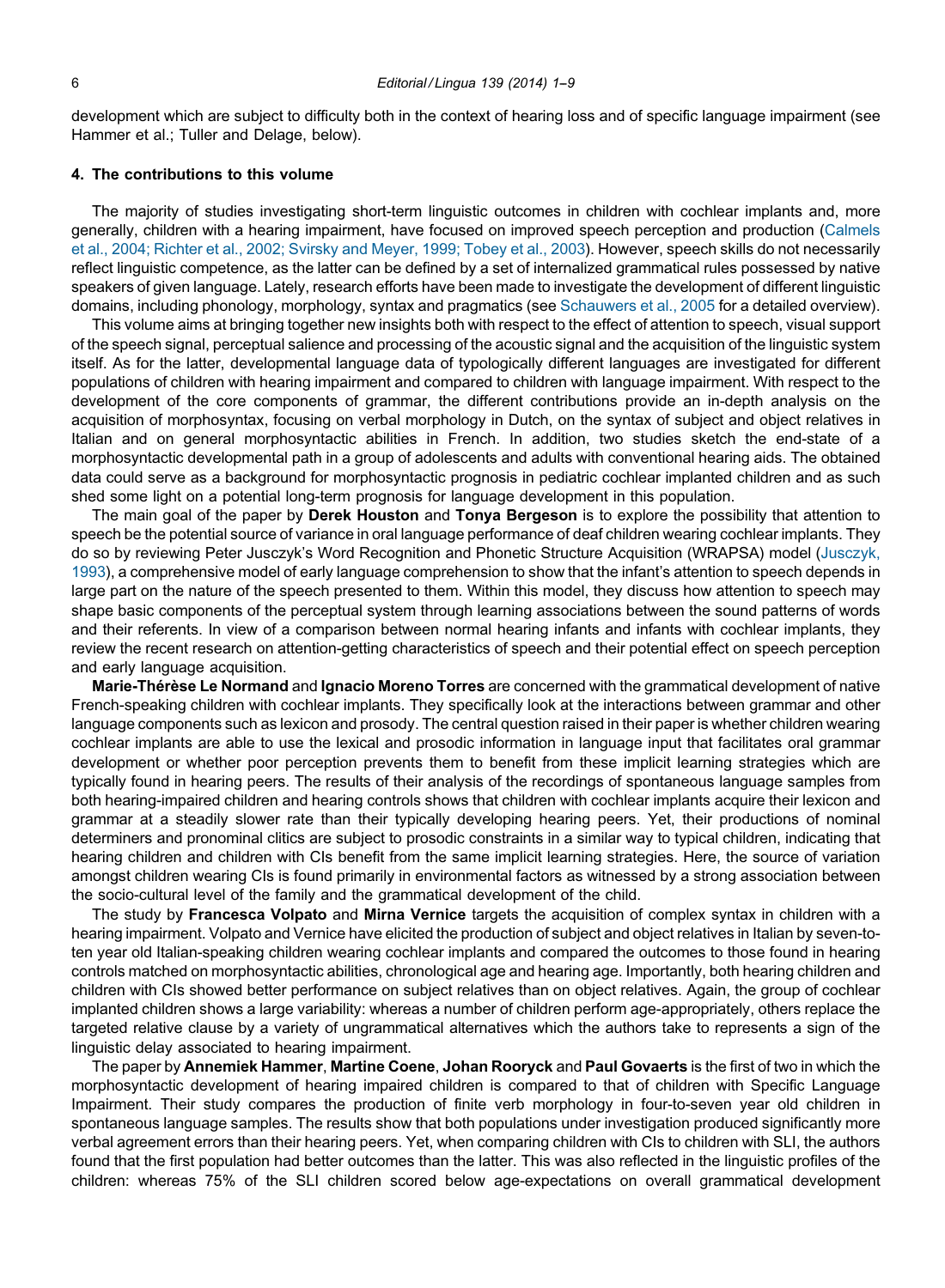<span id="page-6-0"></span>(measured in terms of MLU) and finite verb production, only 35% in the group of children with CIs did so, which is a strong indication for a more pervasive linguistic deficit of the first population as compared to the second.

In the second paper comparing morphosyntactic development in hearing impaired with language-impaired populations both receptive and expressive grammar is evaluated. Laurice Tuller and Hélène Delage have assessed the ability of children and adolescents with mild-to-moderate hearing impairment to produce a variety of specific grammatical morphemes, including nominal, adjectival and verbal inflexion, irregular plurals, prepositions, passives, and pronominal clitics. Based on standardized testing the authors show that children with mild-to-moderate hearing loss have an (often severely) impaired morphosyntax, yet their results are still significantly better than those found in children with SLI. A qualitative analysis indicates that the aspects of morphosyntax which are particularly impaired include the production of nominal determiners, object clitics and embedded clauses. However, these were not specific to the context of hearing loss but were also found in other atypically developing populations (children, with SLI, epilepsy) and in second-language learners. As for the factors which could be potentially responsible for the variation within the population of individuals with mild-to-moderate hearing loss, the authors found no direct link between the degree of hearing loss and the observed language impairment.

Finally, the contribution by Elke Huysmans, Jan de Jong, Julie van Lanschot-Wery, Joost Festen and Theo Goverts deals with long-term effects of congenital hearing impairment on language performance in adults. The main aim of their study is to examine the end-state of oral grammar development in moderate-to-severe congenital hearing impaired language users. In order to do so, the authors compare elicited language samples of native Dutch-speaking adults with hearing impairment to those recorded from hearing controls. Their analysis is based on measures of morphosyntax evaluating correctness and syntactic complexity based on standardized tests of oral language performance. The data discussed in the paper show that moderate-to-severe congenital hearing impairment may lead to a persisting lower level of mastery of nominal determiners, bound morphemes and adverbs. Importantly, morphosyntactic correctness is related to degree of congenital hearing impairment, and not to age. As such, the data indicate that language impairment which is triggered by severely reduced access during the sensitive period for language development is probably irreversible.

#### References

- American Speech-Language-Hearing Association, 2009. Audiology Information Series: Children and Hearing Aids, Retrieved online via: [http://](http://www.asha.org/) [www.asha.org.](http://www.asha.org/)
- Baer, T., Moore, B.C.J., 1994. Effects of spectral smearing on the [intelligibility](http://refhub.elsevier.com/S0024-3841(13)00259-3/sbref0010) of sentences in the presence of interfering speech. Journal of the Acoustical Society of America 95, 2277-2280.
- Blamey, P.J., Sarant, J.Z., Paatsch, L.E., Barry, J.G., Bow, C.P., Wales, R.J., Wright, M., Psarros, C., Rattigan, K., Tooher, R., 2001. [Relationships](http://refhub.elsevier.com/S0024-3841(13)00259-3/sbref0015) among speech perception, production, language, hearing loss, and age in children with hearing [impairment.](http://refhub.elsevier.com/S0024-3841(13)00259-3/sbref0015) Journal of Speech, Language and Hearing [Research](http://refhub.elsevier.com/S0024-3841(13)00259-3/sbref0015) 44, 264-285.
- Boothroyd, A., Geers, A., Moog, J., 1991. Practical [implications](http://refhub.elsevier.com/S0024-3841(13)00259-3/sbref0020) of cochlear implants in children. Ear and Hearing 12 (Suppl.), 81-89.
- Brannon, E.M., 2005. The [independence](http://refhub.elsevier.com/S0024-3841(13)00259-3/sbref0025) of language and mathematical reasoning. Proceedings of the National Academy of Science of the United States of America 102 (9), 3177-3178.
- Calmels, M., Saliba, I., Wanna, G., Cochard, N., Fillaux, J., Deguine, O., Fraysse, B., 2004. Speech perception and speech [intelligibility](http://refhub.elsevier.com/S0024-3841(13)00259-3/sbref0030) in children after cochlear implantation. International Journal of Pediatric [Otorhinolaryngology](http://refhub.elsevier.com/S0024-3841(13)00259-3/sbref0030) 68, 347--351.
- Chute, P.M., Nevins, M.E., 2006. School [Professionals](http://refhub.elsevier.com/S0024-3841(13)00259-3/sbref0035) Working with Children with Cochlear Implants. Plural Publishing, San Diego, CA.
- Coene, M., Schauwers, K., Gillis, S., Rooryck, J., Govaerts, P., 2011. Effects of biological constraints and [experience](http://refhub.elsevier.com/S0024-3841(13)00259-3/sbref0040) on native language [development:](http://refhub.elsevier.com/S0024-3841(13)00259-3/sbref0040) evidence from deaf children with cochlear implants. Language and Cognitive Processes 26 (8), 1083--1101.
- Colletti, L., Mandalà, M., Colletti, V., 2012. Cochlear implants in children younger than 6 months. Otolaryngology Head and Neck Surgery 147 (1), 139--146, [http://dx.doi.org/10.1177/0194599812441572,](http://dx.doi.org/10.1177/0194599812441572) (Epub 2012 March 27).
- Cosetti, M., Roland, J.T., 2010. Cochlear implantation in the very young child: issues unique to the under-1 population. Trends in [Amplification](http://refhub.elsevier.com/S0024-3841(13)00259-3/sbref0050) 14  $(1)$ , 46-57.
- Curtiss, S. (Ed.), 1977. Genie: [Psycholinguistic](http://refhub.elsevier.com/S0024-3841(13)00259-3/sbref0055) Study of a Modern-day ''Wild Child''. Academic Press Inc., London.
- Daemers, K., Yperman, M., De Beukelaer, C., De Saegher, G., De Ceulaer, G., Govaerts, P.J., 2006. [Normative](http://refhub.elsevier.com/S0024-3841(13)00259-3/sbref0060) data of the A§E<sup>®</sup> [discrimination](http://refhub.elsevier.com/S0024-3841(13)00259-3/sbref0060) and [identification](http://refhub.elsevier.com/S0024-3841(13)00259-3/sbref0060) tests in preverbal children. Cochlear Implants International 7 (2), 107-116.
- De Ceulaer, G., Daemers, K., Van Driessche, K., Mariën, S., Somers, Th., Offeciers, F.E., Govaerts, P.J., 1999. Neonatal hearing [screening](http://refhub.elsevier.com/S0024-3841(13)00259-3/sbref0065) with transient evoked [otoacoustic](http://refhub.elsevier.com/S0024-3841(13)00259-3/sbref0065) emissions: a learning curve. Audiology 38, 296-302.
- Dettman, S.J., Pinder, D., Briggs, R.J.S., Dowell, R.C., Leigh, J.R., 2007. [Communication](http://refhub.elsevier.com/S0024-3841(13)00259-3/sbref0070) development in children who receive the cochlear implant younger than 12 months: risks versus benefits. Ear and Hearing 28, 11S-18S.
- Dirckx, J.J.J., Daemers, K., Van Driessche, K., Somers, Th., Offeciers, F.R., Govaerts, P.J., 1996. Numerical assessment of [TOAE-screening](http://refhub.elsevier.com/S0024-3841(13)00259-3/sbref0075) results: currently used criteria and their effect on TOAE prevalence figures. Acta [Otolaryngologia](http://refhub.elsevier.com/S0024-3841(13)00259-3/sbref0075) 116, 672-679.
- Geers, A., Moog, J., 1994. Spoken language results: vocabulary, syntax and [communication.](http://refhub.elsevier.com/S0024-3841(13)00259-3/sbref0080) Volta Review 96, 131--150.
- Geers, A.E., Nicholas, J.G., Sedey, A.L., 2003. Language skills of children with early cochlear [implantation.](http://refhub.elsevier.com/S0024-3841(13)00259-3/sbref0085) Ear and Hearing 24 (1 (Suppl.)), 46S-- [58S](http://refhub.elsevier.com/S0024-3841(13)00259-3/sbref0085).
- Geers, A.E., Moog, J.S., Biedenstein, J., Brenner, C., Hayes, H., 2009. Spoken language scores of children using cochlear implants [compared](http://refhub.elsevier.com/S0024-3841(13)00259-3/sbref0090) to hearing [age-mates](http://refhub.elsevier.com/S0024-3841(13)00259-3/sbref0090) at school entry. Journal of Deaf studies and Deaf education 14, 371-385.
- Govaerts, P., 2002. Congenital [Sensorineural](http://refhub.elsevier.com/S0024-3841(13)00259-3/sbref0095) Hearing Loss. A Contribution to its Detection, Diagnosis and Treatment. (unpublished PhD [dissertation\)](http://refhub.elsevier.com/S0024-3841(13)00259-3/sbref0095) University of Antwerp.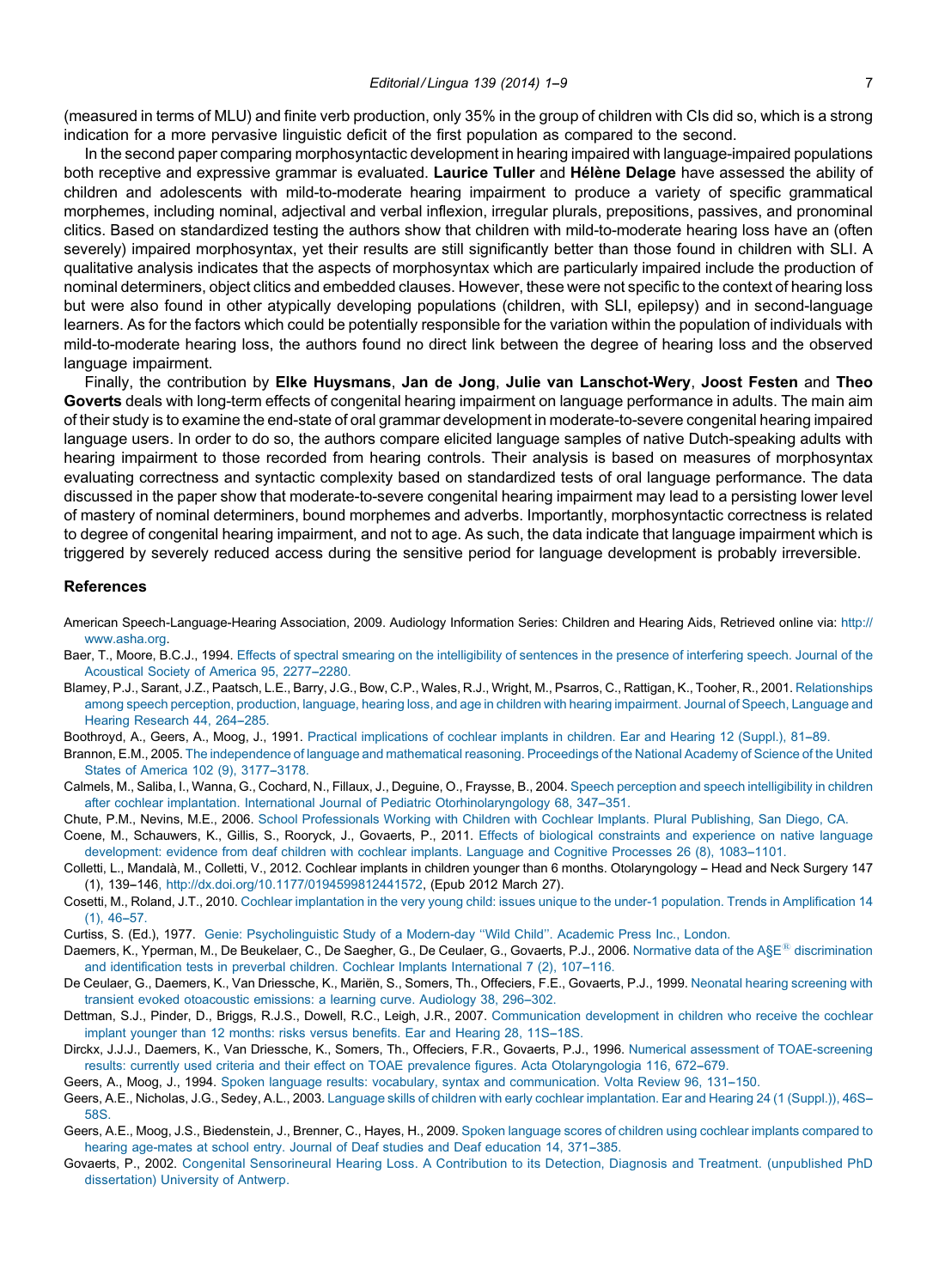- <span id="page-7-0"></span>Govaerts, P.J., De Beukelaer, C., Daemers, K., De Ceulaer, G., Yperman, M., Somers, T., Schatteman, I., Offeciers, F.E., 2002. [Outcome](http://refhub.elsevier.com/S0024-3841(13)00259-3/sbref0100) of cochlear [implantation](http://refhub.elsevier.com/S0024-3841(13)00259-3/sbref0100) at different ages from 0 to 6 years. Otology & Neurotology 23 (6), 885-890.
- Hammer, A., 2010. The Acquisition of Verbal Morphology in [Cochlear-implanted](http://refhub.elsevier.com/S0024-3841(13)00259-3/sbref0105) and Specific Language Impaired Children. LOT Dissertation Series 255, [Utrecht](http://refhub.elsevier.com/S0024-3841(13)00259-3/sbref0105).
- Hammes, D.M., Novak, M.A., Rotz, L.A., Willis, M., Edmondson, D.M., Thomas, J.F., 2002. Early identification and cochlear [implantation:](http://refhub.elsevier.com/S0024-3841(13)00259-3/sbref0110) critical factors for spoken language [development.](http://refhub.elsevier.com/S0024-3841(13)00259-3/sbref0110) Annals of Otology, Rhinology & Laryngology Supplement 189, 74--78.
- Hansson, K., Sahlen, B., Maki-Torkko, E., 2007. Can a 'single hit' cause limitations in language [development?](http://refhub.elsevier.com/S0024-3841(13)00259-3/sbref0115) A comparative study of Swedish children with hearing impairment and children with Specific Language Impairment. International Journal of Language and [Communication](http://refhub.elsevier.com/S0024-3841(13)00259-3/sbref0115) [Disorders](http://refhub.elsevier.com/S0024-3841(13)00259-3/sbref0115) 42, 207-323.
- Hay-McCutcheon, M.J., Kirk, K.I., Henning, S.C., Gao, S., Qi, R., 2008. Using early language [outcomes](http://refhub.elsevier.com/S0024-3841(13)00259-3/sbref0120) to predict later language ability in children with cochlear implants. Audiology and [Neuro-otology](http://refhub.elsevier.com/S0024-3841(13)00259-3/sbref0120) 13, 370-378.
- Holman, M.A., Carlson, M.L., Driscoll, C.L.W., Grim, K.J., Petersson, R.S., Sladen, D.P., Flick, R.P., 2013. Cochlear [implantation](http://refhub.elsevier.com/S0024-3841(13)00259-3/sbref0125) in children 12 months of age and younger. Otology & [Neurotology](http://refhub.elsevier.com/S0024-3841(13)00259-3/sbref0125) 34 (2), 251-258.
- JCIH-Joint Committee on Infant Hearing, 2007. Year 2007 position [statement:](http://refhub.elsevier.com/S0024-3841(13)00259-3/sbref0130) principles and guidelines for early hearing detection and [intervention](http://refhub.elsevier.com/S0024-3841(13)00259-3/sbref0130) programs. Pediatrics 120 (4), 898-921.
- Jusczyk, P.W., 1993. From general to [language-specific](http://refhub.elsevier.com/S0024-3841(13)00259-3/sbref0135) capacities: the WRAPSA model of how speech perception develops. Special Issue: phonetic [development.](http://refhub.elsevier.com/S0024-3841(13)00259-3/sbref0135) Journal of Phonetics 21, 3--28.
- Kirk, K.I., Miyamoto, R.T., Lento, C.L., Ying, E.A., O'Neill, T., Fears, B., 2002. Effects of age at [implantation](http://refhub.elsevier.com/S0024-3841(13)00259-3/sbref0140) in young children. Annals of Otology, Rhinology and [Laryngology](http://refhub.elsevier.com/S0024-3841(13)00259-3/sbref0140) Supplement 189, 69-73.
- Lane, H., 1992. The Mask of [Benevolence.](http://refhub.elsevier.com/S0024-3841(13)00259-3/sbref0145) Alfred A. Knopf, New York.
- Lenneberg, E., 1967. Biological [Foundations](http://refhub.elsevier.com/S0024-3841(13)00259-3/sbref0150) of Language. John Wiley & Sons, Inc., New York.
- Leonard, L.B., McGregor, K.K., Allen, G.D., 1992. [Grammatical](http://refhub.elsevier.com/S0024-3841(13)00259-3/sbref0155) morphology and speech perception in children with Specific Language [Impairment.](http://refhub.elsevier.com/S0024-3841(13)00259-3/sbref0155) Journal of Speech Language and Hearing Research 35, 1076-1085.
- Locke, J., 1997. A theory of [neurolinguistic](http://refhub.elsevier.com/S0024-3841(13)00259-3/sbref0160) development. Brain and Language 58, 265-326.
- Lorenzi, C., Gilbert, G., Carn, H., Garnier, S., Moore, B., 2006. Speech [perception](http://refhub.elsevier.com/S0024-3841(13)00259-3/sbref0165) problems of the hearing impaired reflect inability to use temporal fine structure. Proceedings of the National Academy of Sciences of the United States of America 103 (49), [18866--18869.](http://refhub.elsevier.com/S0024-3841(13)00259-3/sbref0165)
- Miller, G.A., Licklider, J.C., 1950. The [intelligibility](http://refhub.elsevier.com/S0024-3841(13)00259-3/sbref0170) of interrupted speech. Journal of the Acoustical Society of America 22, 167-173.
- Moeller, M.P., 2000. Early intervention and language development in children who are deaf and hard of hearing. Pediatrics 106 (3) , [http://dx.doi.](http://dx.doi.org/10.1542/peds.106.3.e43) [org/10.1542/peds.106.3.e43.](http://dx.doi.org/10.1542/peds.106.3.e43)
- Moore, B., 2008. The role of temporal fine structure processing in pitch perception masking, and speech perception for [normal-hearing](http://refhub.elsevier.com/S0024-3841(13)00259-3/sbref0180) and [hearing-impaired](http://refhub.elsevier.com/S0024-3841(13)00259-3/sbref0180) people. Journal of the Association for Research in Otolaryngology 9 (4), 399-406.
- Moore, B.C.J., Skrodzka, E., 2002. Detection of frequency modulation by [hearing-impaired](http://refhub.elsevier.com/S0024-3841(13)00259-3/sbref0185) listeners: effects of carrier frequency modulation rate, and added amplitude [modulation.](http://refhub.elsevier.com/S0024-3841(13)00259-3/sbref0185) Journal of the Acoustical Society of America 111 (1), 327--335.
- Myklebust, H.R., 1954. Auditory Disorders in Children: A Manual for [Differential](http://refhub.elsevier.com/S0024-3841(13)00259-3/sbref0190) Diagnosis. Grune & Stratton Inc., NY.
- Naito, Y., Okazawa, H., Hirano, S., Takahashi, H., Kawano, M., Ishizu, K., Yonekura, Y., Konishi, J., Honjo, I., 1997. Sound induced [activation](http://refhub.elsevier.com/S0024-3841(13)00259-3/sbref0195) of auditory cortices in cochlear implant users with post- and prelingual deafness [demonstrated](http://refhub.elsevier.com/S0024-3841(13)00259-3/sbref0195) by positron emission tomography. Acta Oto-[Laryngologica](http://refhub.elsevier.com/S0024-3841(13)00259-3/sbref0195) 117, 490-496.
- Neville, H., Bruer, J.T., 2001. Language processing. How experience affects brain [organization.](http://refhub.elsevier.com/S0024-3841(13)00259-3/sbref0200) In: Bailey, D.B., Bruer, J.T., Symons, F.J. (Eds.), Critical Thinking about Critical Periods. P. Brookes, [Baltimore/London,](http://refhub.elsevier.com/S0024-3841(13)00259-3/sbref0200) pp. 151-172.
- Nicholas, J.G., Geers, A.E., 2006. Effects of early auditory [experience](http://refhub.elsevier.com/S0024-3841(13)00259-3/sbref0205) on the spoken language of deaf children at 3 years of age. Ear and Hearing 27 (3), 286-298.
- Nicholas, J.G., Geers, A.E., 2007. Will they catch up? The role of age at cochlear implantation in the spoken language [development](http://refhub.elsevier.com/S0024-3841(13)00259-3/sbref0210) of children with severe to profound hearing loss. Journal of Speech, Language and Hearing Research 50, 1048-1062.
- Norbury, C.F., Bishop, D.V.M., Briscoe, J., 2001. Production of English finite verb morphology: a comparison of [mild--moderate](http://refhub.elsevier.com/S0024-3841(13)00259-3/sbref0215) hearing impairment and specific language [impairment.](http://refhub.elsevier.com/S0024-3841(13)00259-3/sbref0215) Journal of Speech, Language and Hearing Research 44, 165-178.
- Okazawa, H., Naito, Y., Yonekura, Y., Sadato, N., Hirano, S., Nishizawa, S., Magata, Y., Ishizu, K., Tamaki, N., Honjo, I., Konishi, J., 1996. Cochlear implant efficiency in pre- and [postlingually](http://refhub.elsevier.com/S0024-3841(13)00259-3/sbref0220) deaf subjects. A study with H2(15)O and PET. Brain 119 (4), 1297--1306.
- Pisoni, D.B., Cleary, M., Geers, A.E., Tobey, E.A., 2000. Individual differences in [effectiveness](http://refhub.elsevier.com/S0024-3841(13)00259-3/sbref0225) of cochlear implants in prelingually deaf children: some new process measures of [performance.](http://refhub.elsevier.com/S0024-3841(13)00259-3/sbref0225) Volta Review 101, 111-164.
- Richter, B., Eibele, S., Laszig, R., Löhle, E., 2002. Receptive and expressive language skills of 106 children with a minimum of 2 years [experience](http://refhub.elsevier.com/S0024-3841(13)00259-3/sbref0230) in hearing with a cochlear implant. International Journal of Pediatric [Otorhinolaryngology](http://refhub.elsevier.com/S0024-3841(13)00259-3/sbref0230) 64, 111-125.
- Robbins, A.M., Svirsky, M., Kirk, K.I., 1997. Children with implants can speak but can they communicate? [Otolaryngology](http://refhub.elsevier.com/S0024-3841(13)00259-3/sbref0235) Head and Neck Surgery 117, 155-160.
- Rosen, S., 1992. Temporal information in speech: acoustic, auditory and linguistic aspects. [Philosophical](http://refhub.elsevier.com/S0024-3841(13)00259-3/sbref0240) Transactions of the Royal Society of London, Series B 336, 367-373.
- Rosen, S., 2003. Auditory processing in dyslexia and specific language [impairment:](http://refhub.elsevier.com/S0024-3841(13)00259-3/sbref0245) is there a deficit? What is its nature? Does it explain [anything?.](http://refhub.elsevier.com/S0024-3841(13)00259-3/sbref0245) Journal of Phonetics 31, 509-527.
- Santurette, S., Dau, T., 2007. Binaural pitch perception in normal-hearing and [hearing-impaired](http://refhub.elsevier.com/S0024-3841(13)00259-3/sbref0250) listeners. Hearing Research 223 (1-2), 29-47.

Schauwers, K., Gillis, S., Govaerts, P., 2005. Language [acquisition](http://refhub.elsevier.com/S0024-3841(13)00259-3/sbref0255) in children with a cochlear implant. In: Fletcher, P., Miller, J.F. (Eds.), Trends in Language Acquisition Research 4: [Developmental](http://refhub.elsevier.com/S0024-3841(13)00259-3/sbref0255) Theory and Language Disorders. John Benjamins, Amsterdam.

- Shouval, H.Z., Perrone, M.P., 1995. [Post-Hebbian](http://refhub.elsevier.com/S0024-3841(13)00259-3/sbref0260) learning rules. In: Arbib, M.A. (Ed.), The Handbook of Brain Theory and Neural Networks. MIT Press, [Cambridge,](http://refhub.elsevier.com/S0024-3841(13)00259-3/sbref0260) MA, pp. 645-748.
- Spencer, L.J., Tye-Murray, N., Tomblin, J.B., 1998. The production of English inflectional [morphology,](http://refhub.elsevier.com/S0024-3841(13)00259-3/sbref0265) speech production and listening [performance](http://refhub.elsevier.com/S0024-3841(13)00259-3/sbref0265) in children with cochlear implants. Ear and Hearing 19, 310-318.
- Spencer, L.J., Barker, B.A., Tomblin, J.B., 2003. Exploring the language and literacy [outcomes](http://refhub.elsevier.com/S0024-3841(13)00259-3/sbref0270) of cochlear implant users. Ear and Hearing 24 (3),  $236 - 247$